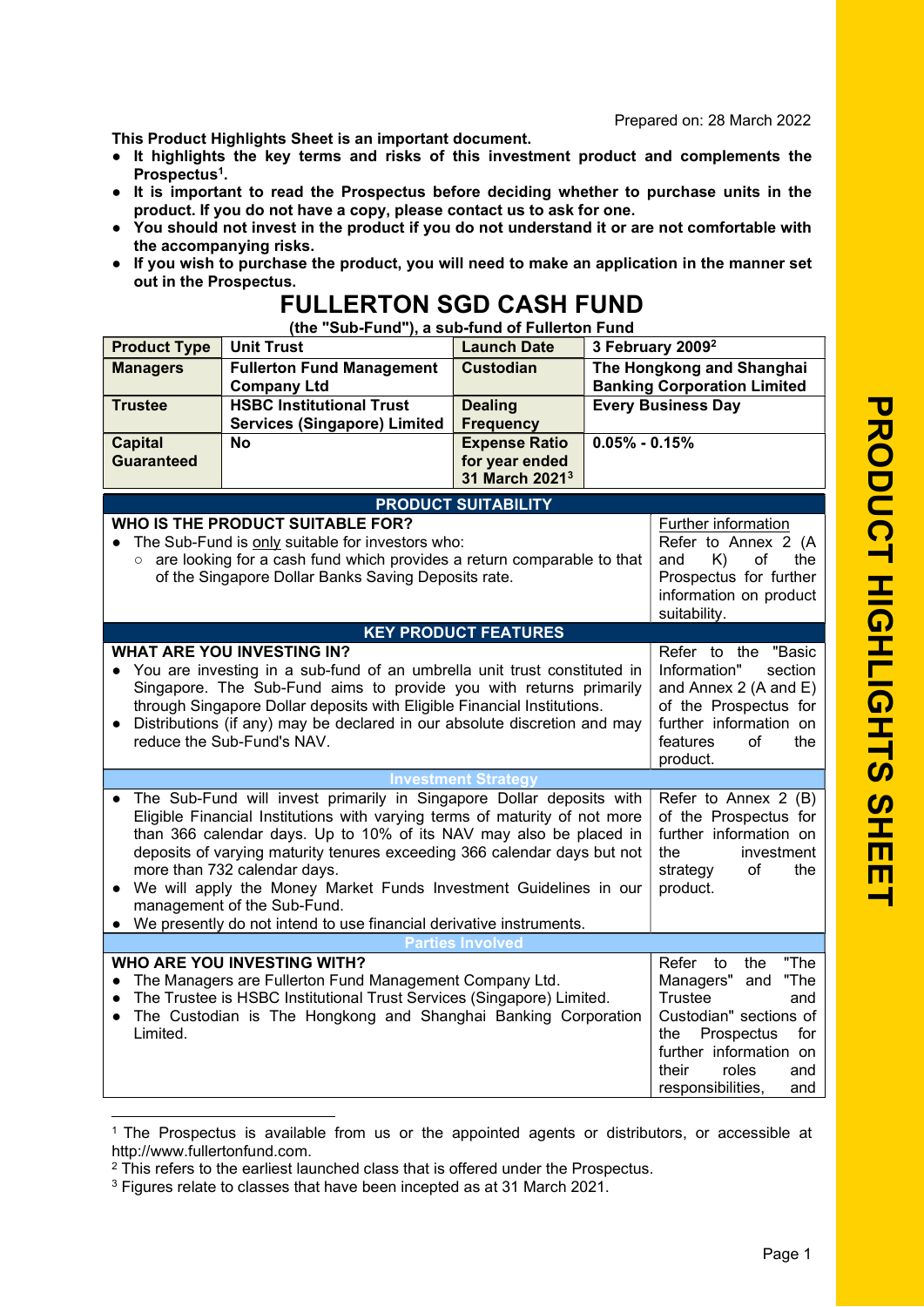|                                                                                                                                                                                                                                                                                                                                                                                                                                                                                                                                                                                                                                                                                                                                                                                                       | what happens if they<br>become insolvent.                                                                                        |                        |  |  |  |  |
|-------------------------------------------------------------------------------------------------------------------------------------------------------------------------------------------------------------------------------------------------------------------------------------------------------------------------------------------------------------------------------------------------------------------------------------------------------------------------------------------------------------------------------------------------------------------------------------------------------------------------------------------------------------------------------------------------------------------------------------------------------------------------------------------------------|----------------------------------------------------------------------------------------------------------------------------------|------------------------|--|--|--|--|
|                                                                                                                                                                                                                                                                                                                                                                                                                                                                                                                                                                                                                                                                                                                                                                                                       |                                                                                                                                  |                        |  |  |  |  |
| <b>KEY RISKS</b><br>WHAT ARE THE KEY RISKS OF THIS INVESTMENT?                                                                                                                                                                                                                                                                                                                                                                                                                                                                                                                                                                                                                                                                                                                                        |                                                                                                                                  |                        |  |  |  |  |
| The value of the product and its distributions may rise or fall. These<br>risk factors may cause you to lose some or all of your investment<br>(including initial principal investment).                                                                                                                                                                                                                                                                                                                                                                                                                                                                                                                                                                                                              | Refer to the "Risks"<br>section and Annex 2<br>(H) of the Prospectus<br>for further information<br>on risks of the product.      |                        |  |  |  |  |
|                                                                                                                                                                                                                                                                                                                                                                                                                                                                                                                                                                                                                                                                                                                                                                                                       | <b>Market and Credit Risks</b>                                                                                                   |                        |  |  |  |  |
| You are exposed to the risk of defaults by financial institutions.<br>The value of the Sub-Fund may be negatively affected by changes in<br>the financial conditions of financial institutions, which may be unable to<br>pay the principal and/or interest on the Sub-Fund's deposits.<br>You are exposed to the risk of interest rate fluctuations.<br>The value of the Sub-Fund may fluctuate in response to changes in<br>interest rates. Investments in deposits or high-quality money market<br>instruments and debt securities may decline in value as interest rates<br>change.<br>You are exposed to political, regulatory and legal risks.<br>The Sub-Fund may be affected by international political developments,<br>changes in government and taxation policies, restrictions on foreign |                                                                                                                                  |                        |  |  |  |  |
|                                                                                                                                                                                                                                                                                                                                                                                                                                                                                                                                                                                                                                                                                                                                                                                                       | investment and currency repatriation, and other developments in the<br>laws and regulations of countries in which it may invest. |                        |  |  |  |  |
|                                                                                                                                                                                                                                                                                                                                                                                                                                                                                                                                                                                                                                                                                                                                                                                                       | <b>Liquidity Risks</b>                                                                                                           |                        |  |  |  |  |
| The Sub-Fund is not listed and you can redeem only on Dealing<br>Days through us or the appointed agents or distributors.<br>While the Sub-Fund aims to provide investors with liquidity, the total<br>number of its Units that can be realised on each Dealing Day is limited to<br>25% of the Sub-Fund's NAV.                                                                                                                                                                                                                                                                                                                                                                                                                                                                                       |                                                                                                                                  |                        |  |  |  |  |
|                                                                                                                                                                                                                                                                                                                                                                                                                                                                                                                                                                                                                                                                                                                                                                                                       | <b>Product-Specific Risks</b>                                                                                                    |                        |  |  |  |  |
| You are exposed to the risk of using historical pricing.<br>o Units in the Sub-Fund are issued and realised based on historical<br>prices, which may not reflect the actual NAV of the units as at the date<br>of issue or realisation. The Sub-Fund bears the cost of making any<br>adjustments.                                                                                                                                                                                                                                                                                                                                                                                                                                                                                                     |                                                                                                                                  |                        |  |  |  |  |
| <b>FEES AND CHARGES</b>                                                                                                                                                                                                                                                                                                                                                                                                                                                                                                                                                                                                                                                                                                                                                                               |                                                                                                                                  |                        |  |  |  |  |
|                                                                                                                                                                                                                                                                                                                                                                                                                                                                                                                                                                                                                                                                                                                                                                                                       | WHAT ARE THE FEES AND CHARGES OF THIS INVESTMENT?                                                                                | Refer to the "Fees and |  |  |  |  |
|                                                                                                                                                                                                                                                                                                                                                                                                                                                                                                                                                                                                                                                                                                                                                                                                       | Payable directly by you (as a percentage of your gross investment amount):                                                       | Charges" section and   |  |  |  |  |
| <b>Preliminary Charge</b>                                                                                                                                                                                                                                                                                                                                                                                                                                                                                                                                                                                                                                                                                                                                                                             | Currently 0%, Maximum 5%                                                                                                         |                        |  |  |  |  |
| <b>Realisation Charge</b>                                                                                                                                                                                                                                                                                                                                                                                                                                                                                                                                                                                                                                                                                                                                                                             | Currently 0%, Maximum 2%                                                                                                         |                        |  |  |  |  |
| <b>Switching Fee</b>                                                                                                                                                                                                                                                                                                                                                                                                                                                                                                                                                                                                                                                                                                                                                                                  | information on<br>fees                                                                                                           |                        |  |  |  |  |
| Currently up to 2%, Maximum 2%<br>and charges.<br>Payable by the Sub-Fund from invested proceeds to us, the Trustee and                                                                                                                                                                                                                                                                                                                                                                                                                                                                                                                                                                                                                                                                               |                                                                                                                                  |                        |  |  |  |  |
| other parties (as a percentage of the Sub-Fund's NAV):                                                                                                                                                                                                                                                                                                                                                                                                                                                                                                                                                                                                                                                                                                                                                |                                                                                                                                  |                        |  |  |  |  |
| <b>Management Fee</b>                                                                                                                                                                                                                                                                                                                                                                                                                                                                                                                                                                                                                                                                                                                                                                                 |                                                                                                                                  |                        |  |  |  |  |
| Class A:                                                                                                                                                                                                                                                                                                                                                                                                                                                                                                                                                                                                                                                                                                                                                                                              | Currently $0.25\%$ p.a. <sup>4</sup> , Maximum $0.35\%$ p.a                                                                      |                        |  |  |  |  |
| Class B:                                                                                                                                                                                                                                                                                                                                                                                                                                                                                                                                                                                                                                                                                                                                                                                              | In our absolute discretion.                                                                                                      |                        |  |  |  |  |
| Class R:                                                                                                                                                                                                                                                                                                                                                                                                                                                                                                                                                                                                                                                                                                                                                                                              | Currently 0.06% p.a., Maximum 0.35% p.a                                                                                          |                        |  |  |  |  |
| Out of the                                                                                                                                                                                                                                                                                                                                                                                                                                                                                                                                                                                                                                                                                                                                                                                            | Retained by us: 40% to 100%.<br>Paid by us to agents or distributors (trailer fee):                                              |                        |  |  |  |  |
| Management Fee:                                                                                                                                                                                                                                                                                                                                                                                                                                                                                                                                                                                                                                                                                                                                                                                       |                                                                                                                                  |                        |  |  |  |  |
| 0% to 60% <sup>5</sup> .<br><b>Trustee Fee</b><br>Currently not more than 0.1% p.a., Maximum<br>0.25% p.a., Minimum S\$15,000 p.a<br>Each of the registrar fee, valuation fee, audit fee,                                                                                                                                                                                                                                                                                                                                                                                                                                                                                                                                                                                                             |                                                                                                                                  |                        |  |  |  |  |
| <b>Other</b><br>fees<br>and                                                                                                                                                                                                                                                                                                                                                                                                                                                                                                                                                                                                                                                                                                                                                                           |                                                                                                                                  |                        |  |  |  |  |
| charges                                                                                                                                                                                                                                                                                                                                                                                                                                                                                                                                                                                                                                                                                                                                                                                               | custody and transaction fees and other fees and<br>charges may amount to or exceed 0.1% p.a                                      |                        |  |  |  |  |

<sup>4</sup> We intend to waive 0.15% p.a., giving an effective rate of 0.1% p.a..

<sup>&</sup>lt;sup>5</sup> Your agent or distributor is required to disclose to you the amount of trailer fee it receives from us.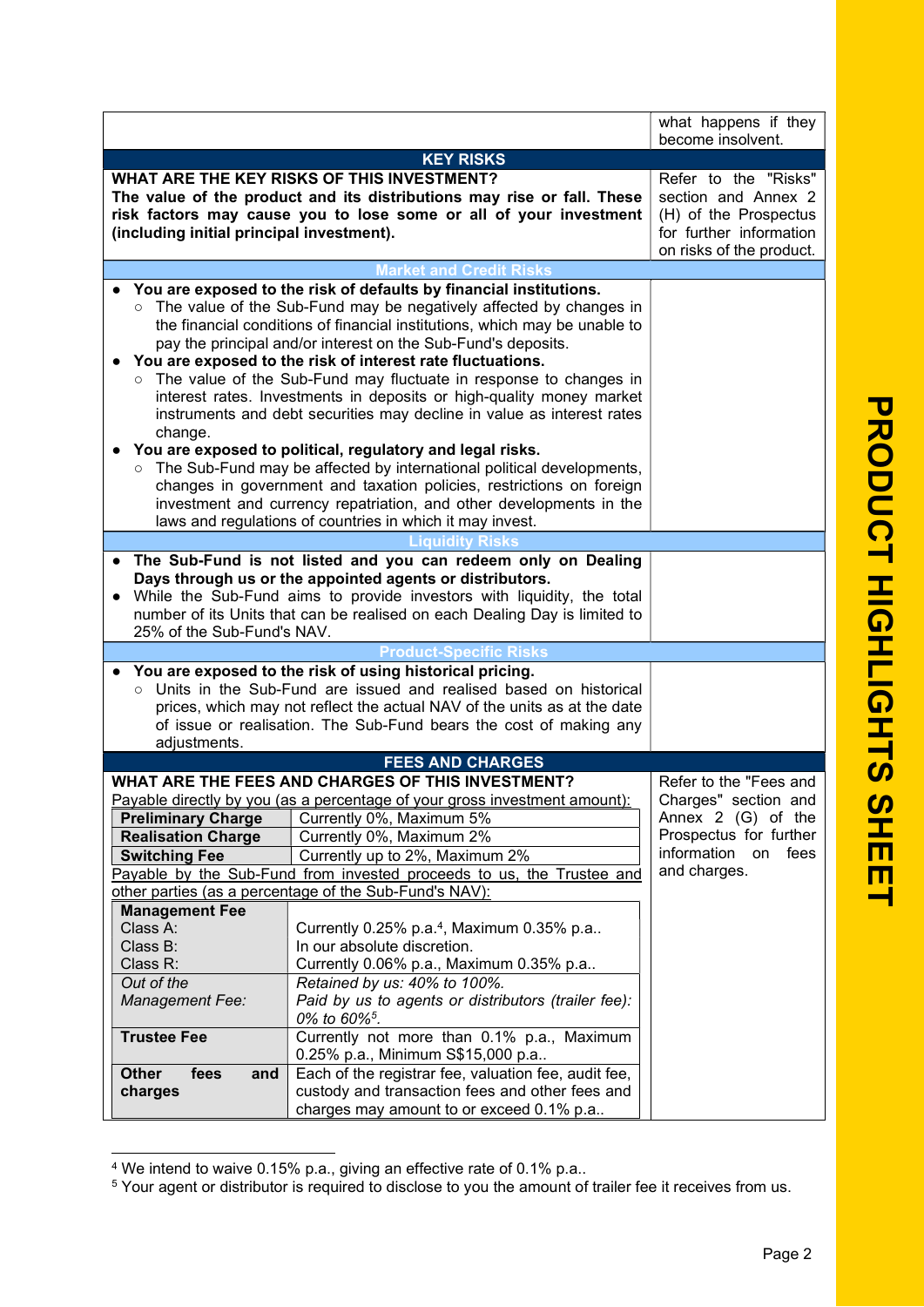| <b>VALUATIONS AND EXITING FROM THIS INVESTMENT</b>                                                                                                                                                                                                                                                                                                                                                                                                                                                                                                                                                                                                                                                                                                                                                                                                                                                                                                                                                                                                                                                                                                                                                                                                                                                                                                                                                                                                                                                                                                                                                                                                                                                                                                                                                                                                                                                                                                                                                                                                                                                                                                                                                           |                                                                                                                                                                                                                                                                                                                                                                                                                                                                                                           |                                    |  |  |                                                                                 |
|--------------------------------------------------------------------------------------------------------------------------------------------------------------------------------------------------------------------------------------------------------------------------------------------------------------------------------------------------------------------------------------------------------------------------------------------------------------------------------------------------------------------------------------------------------------------------------------------------------------------------------------------------------------------------------------------------------------------------------------------------------------------------------------------------------------------------------------------------------------------------------------------------------------------------------------------------------------------------------------------------------------------------------------------------------------------------------------------------------------------------------------------------------------------------------------------------------------------------------------------------------------------------------------------------------------------------------------------------------------------------------------------------------------------------------------------------------------------------------------------------------------------------------------------------------------------------------------------------------------------------------------------------------------------------------------------------------------------------------------------------------------------------------------------------------------------------------------------------------------------------------------------------------------------------------------------------------------------------------------------------------------------------------------------------------------------------------------------------------------------------------------------------------------------------------------------------------------|-----------------------------------------------------------------------------------------------------------------------------------------------------------------------------------------------------------------------------------------------------------------------------------------------------------------------------------------------------------------------------------------------------------------------------------------------------------------------------------------------------------|------------------------------------|--|--|---------------------------------------------------------------------------------|
| <b>HOW OFTEN ARE VALUATIONS AVAILABLE?</b><br>Refer<br>the<br>to<br>The Sub-Fund is valued on each Dealing Day. The issue and realisation<br>"Realisation of Units"<br>prices of Units are quoted on a historical pricing basis and will generally be<br>and "Obtaining Prices<br>available on the relevant Dealing Day from us or our authorised agents, and<br>of Units" sections of<br>may also be published on Bloomberg daily.<br>for<br>the<br>Prospectus<br>HOW CAN YOU EXIT FROM THIS INVESTMENT AND WHAT ARE THE<br>further information on<br><b>RISKS AND COSTS IN DOING SO?</b><br>valuation and exiting<br>You can exit the Sub-Fund on any Dealing Day by submitting a realisation<br>from the product.<br>form to us, either directly or through the agent or distributor from whom<br>you subscribed for your Units.<br>First-time investors may cancel subscription of Units within 7 calendar<br>days from date of subscription by submitting the Notice on Cancellation<br>Form. You may do so without incurring the preliminary charge and fees<br>stated above. However, you will be exposed to price changes in the NAV<br>of the Sub-Fund since your subscription and will need to pay any bank<br>charges, administrative or other fee imposed by the agent or distributor.<br>You will usually receive the realisation proceeds within 7 Business Days<br>after your realisation request is received and accepted by us.<br>If you submit the realisation form by 5pm on a Dealing Day, you will be<br>$\bullet$<br>paid a price based on the NAV per Unit of the relevant class as at the<br>Valuation Point. If submitted after 5pm on a Dealing Day, your form will be<br>treated as having been received on the next Dealing Day.<br>Net realisation proceeds that you will receive will be realisation price<br>multiplied by number of Units realised, less any charges. For example:<br>1,000 Units<br>S\$1.05000<br>S\$1,050.00<br>Number of Units<br>Gross realisation<br>Realisation<br>X<br>$=$<br>realised<br>Price<br>proceeds<br>S\$1,050.00<br>S\$0.00<br>S\$1,050.00<br>Realisation<br>Net realisation<br>Gross realisation<br>$=$<br>proceeds<br>Charge<br>proceeds |                                                                                                                                                                                                                                                                                                                                                                                                                                                                                                           |                                    |  |  |                                                                                 |
| <b>HOW DO YOU CONTACT US?</b>                                                                                                                                                                                                                                                                                                                                                                                                                                                                                                                                                                                                                                                                                                                                                                                                                                                                                                                                                                                                                                                                                                                                                                                                                                                                                                                                                                                                                                                                                                                                                                                                                                                                                                                                                                                                                                                                                                                                                                                                                                                                                                                                                                                |                                                                                                                                                                                                                                                                                                                                                                                                                                                                                                           | <b>CONTACT INFORMATION</b>         |  |  |                                                                                 |
| If you have any queries or feedback, you may contact us at:<br>Telephone No :<br>Email                                                                                                                                                                                                                                                                                                                                                                                                                                                                                                                                                                                                                                                                                                                                                                                                                                                                                                                                                                                                                                                                                                                                                                                                                                                                                                                                                                                                                                                                                                                                                                                                                                                                                                                                                                                                                                                                                                                                                                                                                                                                                                                       | 6808 4688<br>info@fullerton.com.sg                                                                                                                                                                                                                                                                                                                                                                                                                                                                        | <b>APPENDIX: GLOSSARY OF TERMS</b> |  |  |                                                                                 |
| <b>Business Day</b>                                                                                                                                                                                                                                                                                                                                                                                                                                                                                                                                                                                                                                                                                                                                                                                                                                                                                                                                                                                                                                                                                                                                                                                                                                                                                                                                                                                                                                                                                                                                                                                                                                                                                                                                                                                                                                                                                                                                                                                                                                                                                                                                                                                          |                                                                                                                                                                                                                                                                                                                                                                                                                                                                                                           |                                    |  |  | Every day (other than a Saturday, Sunday or public holiday) on which commercial |
|                                                                                                                                                                                                                                                                                                                                                                                                                                                                                                                                                                                                                                                                                                                                                                                                                                                                                                                                                                                                                                                                                                                                                                                                                                                                                                                                                                                                                                                                                                                                                                                                                                                                                                                                                                                                                                                                                                                                                                                                                                                                                                                                                                                                              |                                                                                                                                                                                                                                                                                                                                                                                                                                                                                                           | the Trustee may agree in writing.  |  |  | banks are open for business in Singapore or any other day as the Managers and   |
| <b>Dealing Day</b>                                                                                                                                                                                                                                                                                                                                                                                                                                                                                                                                                                                                                                                                                                                                                                                                                                                                                                                                                                                                                                                                                                                                                                                                                                                                                                                                                                                                                                                                                                                                                                                                                                                                                                                                                                                                                                                                                                                                                                                                                                                                                                                                                                                           | In connection with the issuance, cancellation and realisation of Units, means                                                                                                                                                                                                                                                                                                                                                                                                                             |                                    |  |  |                                                                                 |
| Eligible<br><b>Financial</b><br><b>Institution</b>                                                                                                                                                                                                                                                                                                                                                                                                                                                                                                                                                                                                                                                                                                                                                                                                                                                                                                                                                                                                                                                                                                                                                                                                                                                                                                                                                                                                                                                                                                                                                                                                                                                                                                                                                                                                                                                                                                                                                                                                                                                                                                                                                           | every Business Day in Singapore.<br>Presently defined in the Money Market Funds Investment Guidelines as:<br>a financial institution which has a minimum short-term rating of F-2 by Fitch<br>(i)<br>Inc, P-2 by Moody's or A2 by Standard and Poor's (including such sub-categories                                                                                                                                                                                                                      |                                    |  |  |                                                                                 |
|                                                                                                                                                                                                                                                                                                                                                                                                                                                                                                                                                                                                                                                                                                                                                                                                                                                                                                                                                                                                                                                                                                                                                                                                                                                                                                                                                                                                                                                                                                                                                                                                                                                                                                                                                                                                                                                                                                                                                                                                                                                                                                                                                                                                              | or gradations therein); or<br>a financial institution rated other than by the credit rating organisations<br>(ii)<br>specified in (i) above for which the Managers have satisfied the Trustee that its<br>short-term rating is comparable to the ratings in (i) above; or<br>a Singapore-incorporated bank licensed under the Banking Act (Chapter 19<br>(iii)<br>of Singapore) which is not rated, but has been approved under the Central<br>Provident Fund Investment Scheme to accept fixed deposits. |                                    |  |  |                                                                                 |
| <b>Holders</b><br><b>Money Market</b><br><b>Funds</b><br><b>Investments</b><br><b>Guidelines</b>                                                                                                                                                                                                                                                                                                                                                                                                                                                                                                                                                                                                                                                                                                                                                                                                                                                                                                                                                                                                                                                                                                                                                                                                                                                                                                                                                                                                                                                                                                                                                                                                                                                                                                                                                                                                                                                                                                                                                                                                                                                                                                             | Holders of Units.<br>The investment guidelines applicable to money market funds issued by the<br>Monetary Authority of Singapore under the Code on Collective Investment<br>Schemes.                                                                                                                                                                                                                                                                                                                      |                                    |  |  |                                                                                 |